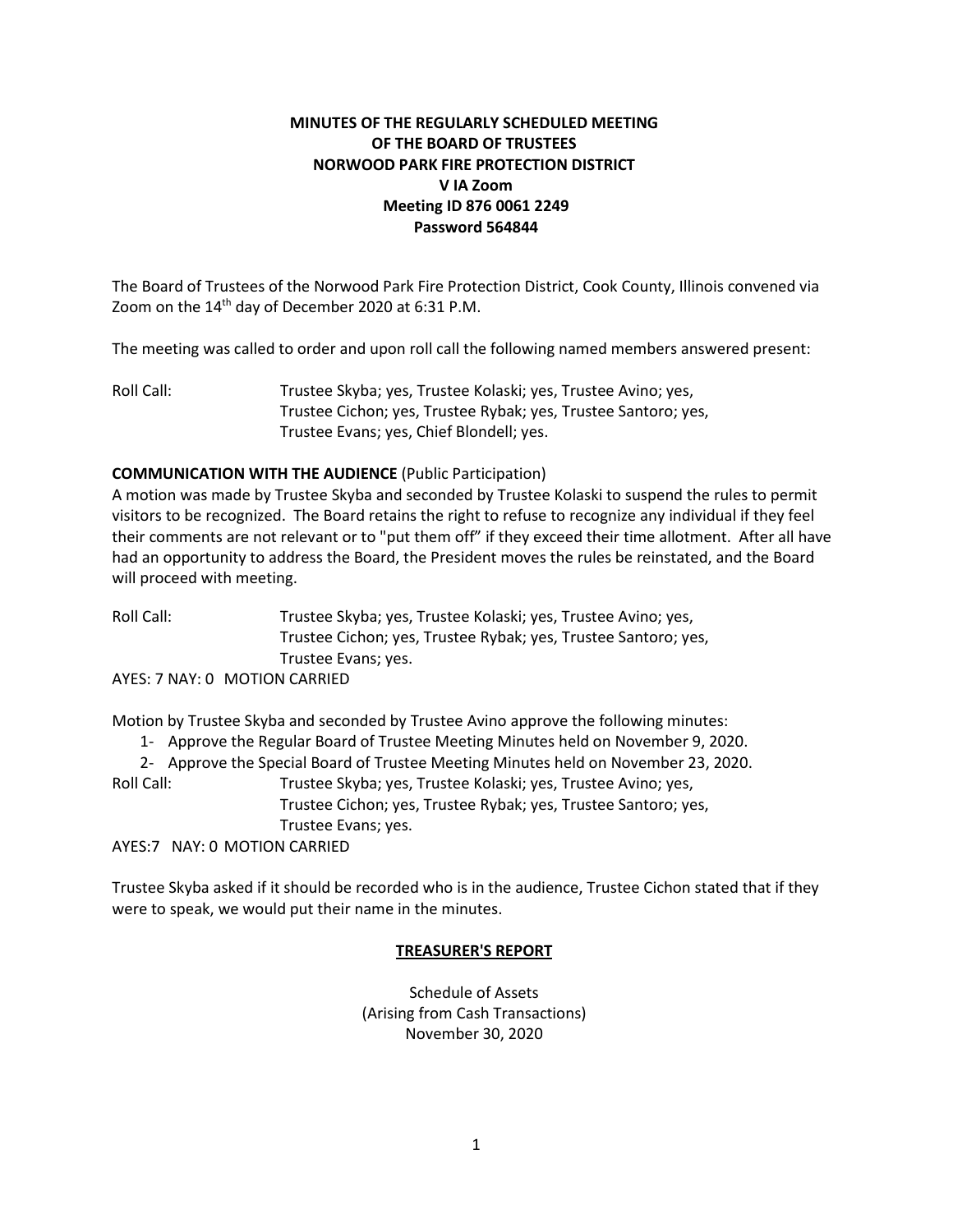Assets

#### **Checking and money market accounts:**

| Byline Bank ambulance billing money market #4304492 | 152,972.75     |
|-----------------------------------------------------|----------------|
| Wintrust -MM #27766                                 | 784,608.25     |
| Wintrust-Checking #9771                             | 9,095.37       |
| Wintrust-Ambulance #2671                            | 767,677.38     |
| Wintrust-Medical #0599                              | 3,888.42       |
| Wintrust-Donation #4129                             | 653.79         |
| Wintrust-FSA #0713                                  | 855.66         |
| Total checking and money market accounts            | \$1,719,751.62 |
|                                                     |                |

#### **Certificates of deposit (interest rate and maturity):**

| Belmont Bank (3.00%, 02/10/21)                           | 688.936.87     |
|----------------------------------------------------------|----------------|
| Belmont Bank (3.00% 01/21/21)                            | 577,718.53     |
| Belmont Bank (2.50% 01/19/21)                            | 402.991.41     |
| Total certificates of deposit                            | \$1,669,646.81 |
| Total checking, money market and certificates of deposit | \$3,389,398.43 |

Motion by Trustee Santoro and seconded by Trustee Cichon to approve the November's accounts payable expenditures in the amount of \$395,604.84 and the Treasurer's Report as presented from the Financial Statements for November 2020.

Trustee Avino stated that we are trending around \$400,000, which is normal. Trustee Skyba wants to know when the board is meeting with Lauterbach and Amen. Trustee Avino explained that the Finance Committee has met with Lauterbach and Amen. Discussion.

Trustee Evans stated that there are CDs coming due, what does the Finance Committee recommend? Chief explained that when the CDs mature, we will shop around and see what banks are offering. We will get the information, share it with the Finance Committee and decide.

Chief stated that we are now receiving interest in our Ambulance MMA at Byline Bank.

| Roll Call:       | Trustee Skyba; yes, Trustee Kolaski; yes, Trustee Avino; yes,  |  |
|------------------|----------------------------------------------------------------|--|
|                  | Trustee Cichon; yes, Trustee Rybak; yes, Trustee Santoro; yes, |  |
|                  | Trustee Evans; yes.                                            |  |
| $AYES: 7$ NAY: 0 | <b>MOTION CARRIED</b>                                          |  |

## **Chiefs' Report:**

Chief stated he hopes all is well and that all Trustees have received a written report.

There are exciting things happening at Norwood Park. Recently, Cyndi learned about a Cares Act Grant and filed for it, we received \$121,321.99.

Through the State Comptroller we are receiving \$150,000.00.

Commander Peistrup and Cyndi filed for FEMA and we should be receiving about \$56,000 and Commander Peistrup filed for a grant through IDPH for \$7,500.00 which we are waiting to hear about. This is a total of around \$330,000 in grants.

The \$150,000 will need to be used towards large apparatus and communications. Chief has talked to Trustee Evans about going out to bid for communications and we will use the remaining as we see fit.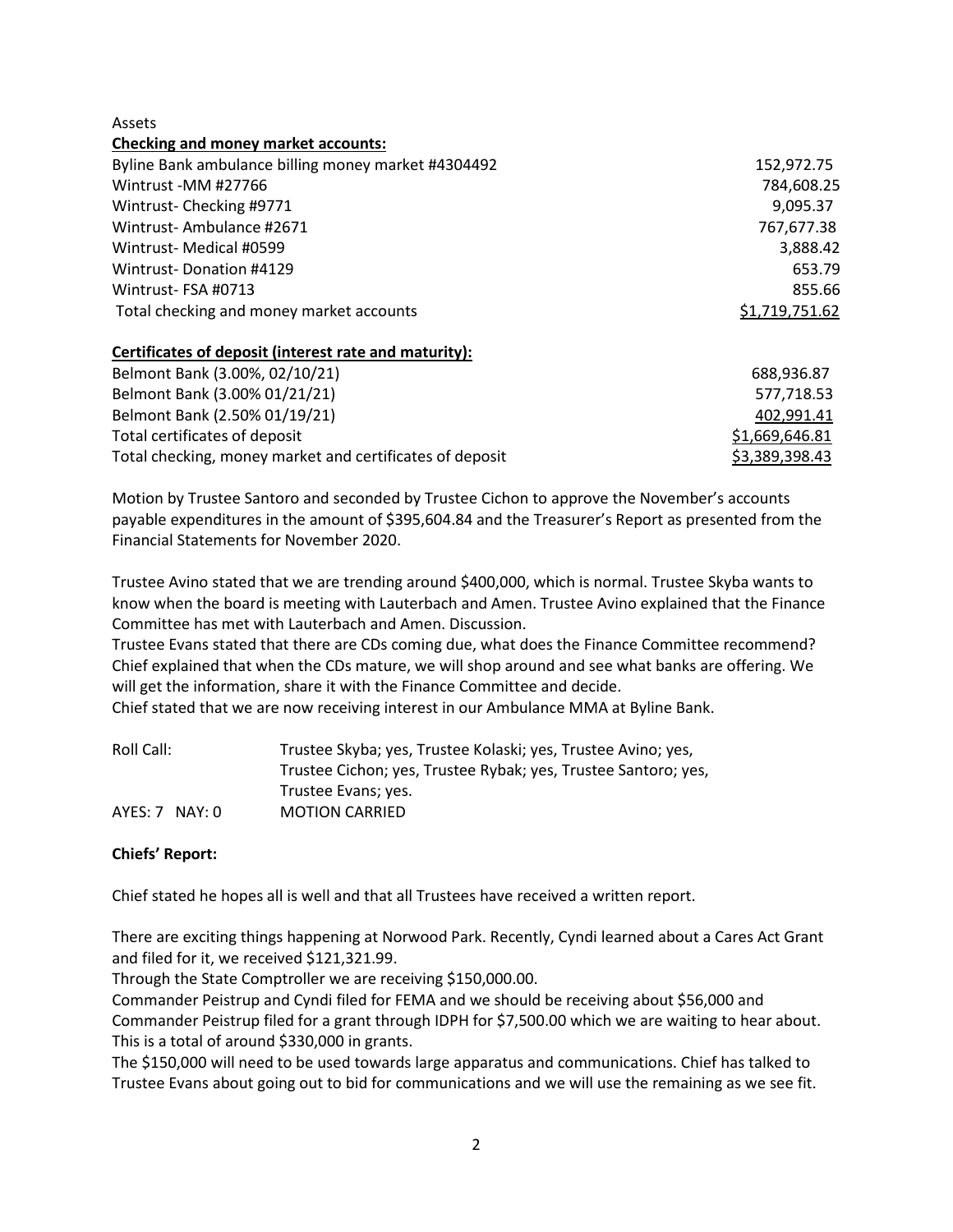Trustees were emailed information regarding the mandatory harassment training that must be completed. Certificates need to be received by the end of the year.

Trustees should have received an email from NIAFPD or Denise Kaufmann regarding training on January 30<sup>th</sup>. This will satisfy the required 3 hours of training needed annually.

Petitions for the election are due next Monday by 5pm.

We have a committee for the truck that is working on what equipment is needed to be purchased. Once they have their recommendations it will be presented to the Building and Equipment Committee.

Today was the ALGH Chief/MO meeting. They are reporting that COVID in Region 9 has decreased from 15% to 12%. It is currently 8% in the State of Illinois.

Vaccines have begun for paramedics and EMTs as part of phase I. We should be receiving ours this week or next week. There is discussion on antigen testing being conducted by paramedics. Commander Peistrup has applied to IDPH.

We have prepared the Levy; it has been reviewed by Lauterbach and Amen as well at Attorney Flaherty. We increased by 4.99% which we should receive on new growth, but only CPI for the rest.

The crews are doing an amazing job, other departments are getting hit hard with COVID-19 in their stations.

Discussion on types of call being seen, Chief explained they are seeing an increase in suicides and suicide attempts. He is monitoring crews for how they are doing.

We have received an unusual amount of unemployment claims due to identity theft. We are following the appropriate steps needed and notifying our employees.

Trustee Skyba inquired on policy of mandatory vaccinations. Chief stated we do not have mandatory vaccination policy.

Trustee Kolaski asked if we have counseling available if any employee needs it. Chief stated that we have an EAP, there is programs available through the union, and we also started the mental health program that text a question to the employees every week to monitor how they are doing. We are taking the steps that are available, to monitor our employees.

Motion by Trustee Rybak seconded by Trustee Avino to approve the Chief's report for November 2020. AYES: 7 NAY: 0 MOTION CARRIED

**President's Report:** Trustee Cichon stated "great job Norwood Park". We received grants without a grant writer.

Trustee Cichon stated that they need to form a committee for the CBA negotiations. Trustee Evans and Trustee Rybak along with himself and Chief Blondell will meet early January, maybe an hour before the January Board meeting to discuss. Would like to have Attorney Flaherty at the meeting as well. Trustee Cichon also mentioned that everyone received an email from Chief Blondell regarding him being a signer on the accounts and he has no problem with it. Having the Chief as a signer would make things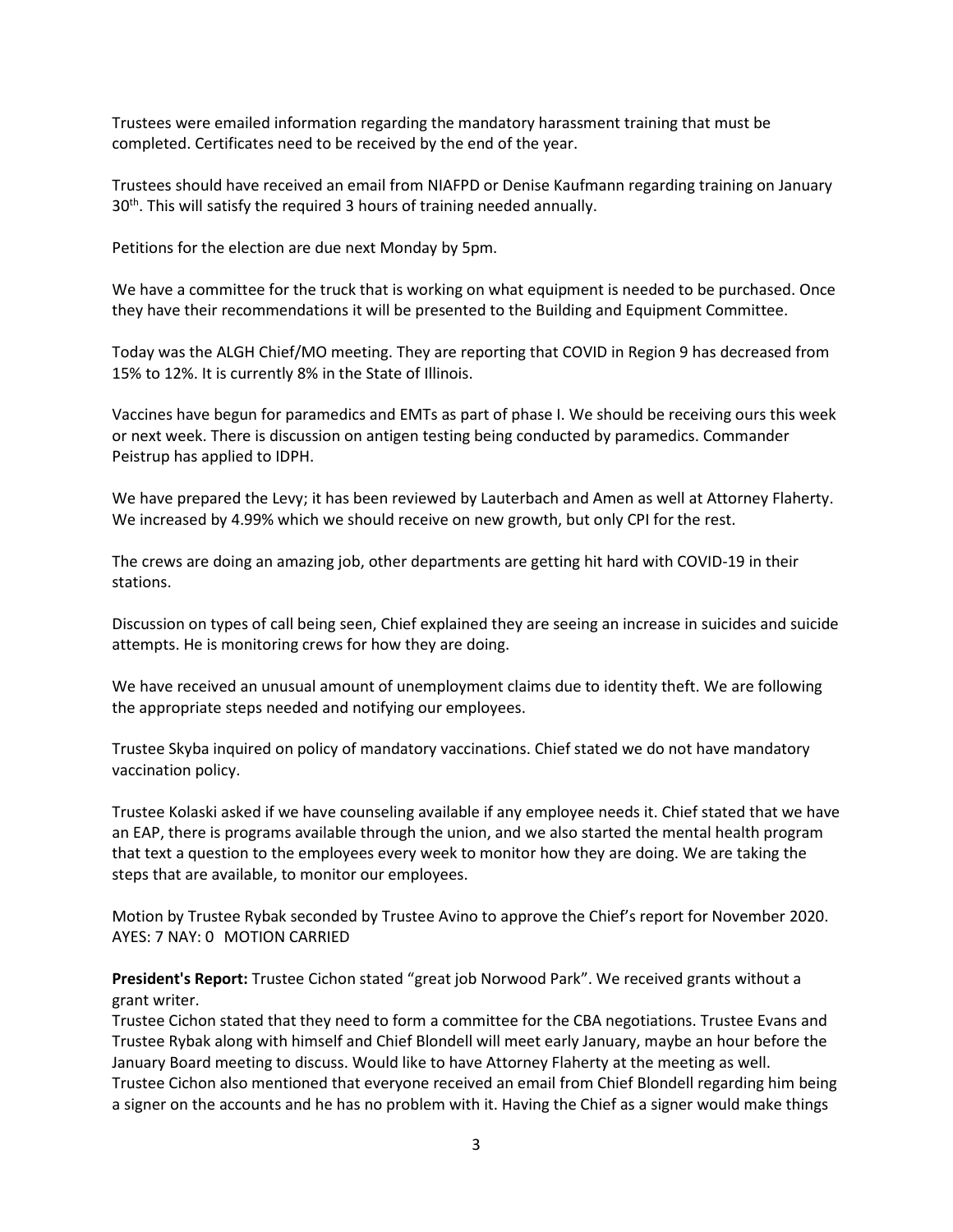more efficient. He would like everyone to think about it and that a decision will not need to be made today. Attorney Flaherty has said that it is the norm for a Chief to be a signer.

#### **Committee Reports:**

Finance Committee- Trustee Avino stated that the Chief's email has been discussed at the Finance Committee. Would like to thank Chief, Cyndi, and Lauterbach and Amen. CDs will be discussed soon. Will discuss the Levy under the motion.

Building and Equipment Committee- Trustee Evans thanks Cyndi for her hard work. She will be keeping everyone in the loop regarding equipment. Trustee Skyba asked if something needed to be done by the end of the year for the truck. Trustee Evans stated that it was already done.

Policy & Strategic Planning Committee- Trustee Kolaski wished everyone Happy Holidays! Stay safe and healthy. Thanked Chief, Cyndi, and Lauterbach & Amen. He is sorry for the horrible calls.

Community Relations Committee-Trustee Santoro stated there is nothing to report. Thank you, Cyndi. We will be setting up a meeting after the new year. Chief is keeping in contract with the Mayors.

Pension Fund Member & Commissioner Oversight- Trustee Skyba stated that there is nothing to report. Training is needed. Have a happy and healthy new year.

#### **Old Business:**

None

## **New Business**

Motion by Trustee Skyba and seconded by Trustee Santoro to pass and approve Ordinance #20-4, the Norwood Park Fire Protection District 2020 Tax Levy.

Roll Call: Trustee Skyba; yes, Trustee Kolaski; yes, Trustee Avino; yes, Trustee Cichon; yes, Trustee Rybak; yes, Trustee Santoro; yes, Trustee Evans; yes.

AYES: 7 NAY: 0 MOTION CARRIED

Motion by Trustee Skyba and seconded by Trustee Avino to pass and approve Ordinance #20-5, an Ordinance giving Cook County Clerk direction related to the 2020 Tax Levy.

Roll Call: Trustee Skyba; yes, Trustee Kolaski; yes, Trustee Avino; yes, Trustee Cichon; yes, Trustee Rybak; yes, Trustee Santoro; yes, Trustee Evans; yes. AYES: 7 NAY: 0 MOTION CARRIED

Motion by Trustee Santoro and seconded by Trustee Evan to approve the renewal for Workers Compensation through Illinois Public Risk Fund, effective January 1, 2021 through January 1, 2022, at an estimated cost of \$169,278.00.

Trustee Skyba asked if there was an increase. Chief explained that there is a 14% increase, but we expect to get money back. Discussion.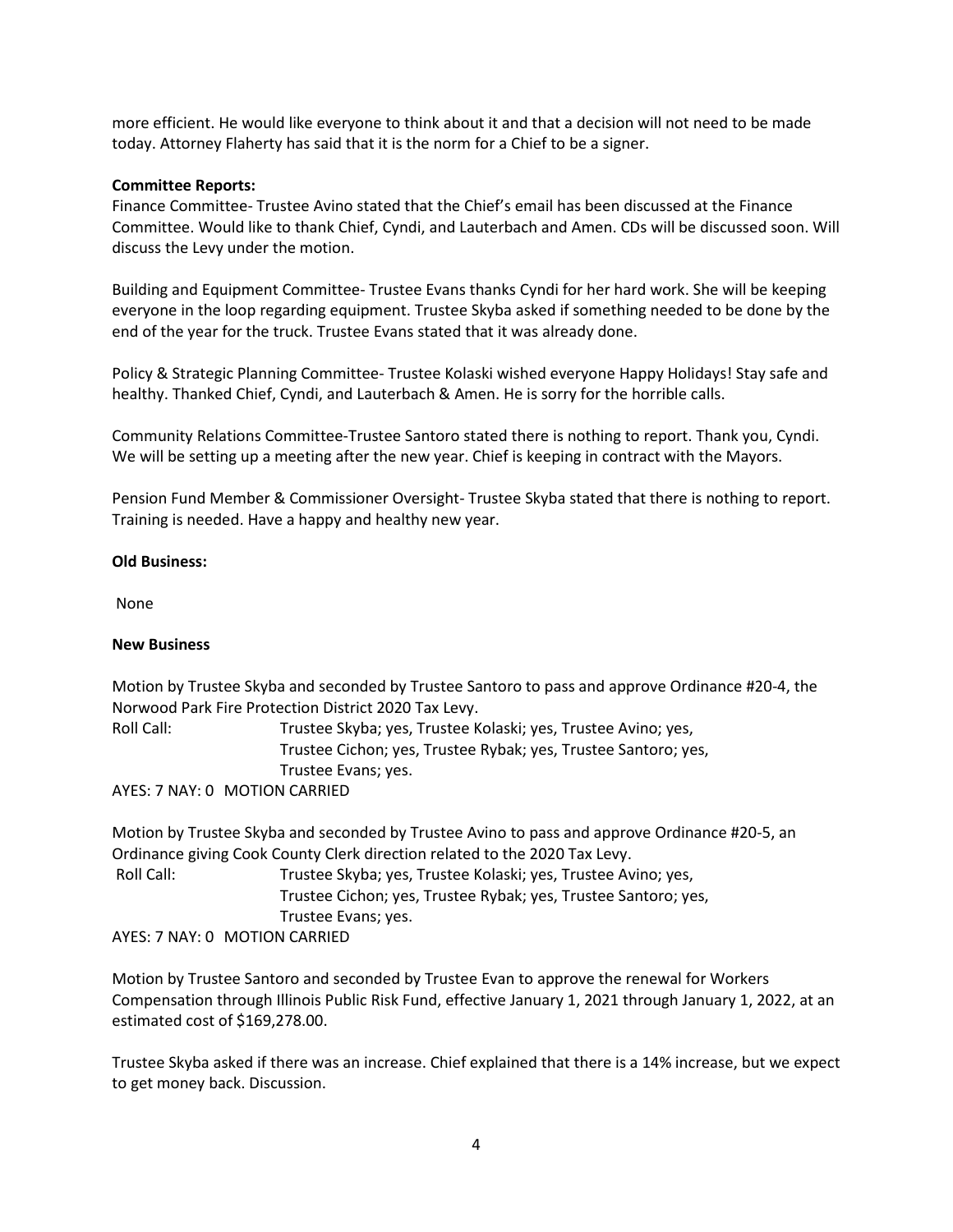# Roll Call: Trustee Skyba; yes, Trustee Kolaski; yes, Trustee Avino; yes, Trustee Cichon; yes, Trustee Rybak; yes, Trustee Santoro; yes, Trustee Evans; yes.

AYES: 7 NAY: 0 MOTION CARRIED

Motion by Trustee Kolaski and seconded by Trustee Skyba to approve the Liability Insurance renewal with Corkill Insurance, effective January 1, 2021 through January 1, 2022, at an annual cost of \$45,479.00.

Chief explained that this was for the building and equipment. Trustee Evans asked if the new truck is on this plan yet, Chief explained that it is not, but will be once delivered.

| Roll Call: | Trustee Skyba; yes, Trustee Kolaski; yes, Trustee Avino; yes,  |  |
|------------|----------------------------------------------------------------|--|
|            | Trustee Cichon; yes, Trustee Rybak; yes, Trustee Santoro; yes, |  |
|            | Trustee Evans; yes.                                            |  |
|            | AYES: 7 NAY: 0 MOTION CARRIED                                  |  |

Motion by Trustee Avino and seconded by Trustee Santoro to approve the meeting dates for 2021. Meetings will be held the second Monday of the month except for October, which will be held the third Monday. Meets will be called to order at 6:30pm.

Roll Call: Trustee Skyba; yes, Trustee Kolaski; yes, Trustee Avino; yes, Trustee Cichon; yes, Trustee Rybak; yes, Trustee Santoro; yes, Trustee Evans; yes.

AYES: 7 NAY: 0 MOTION CARRIED

Consent Agenda

Motion by Trustee Kolaski and seconded by Trustee Evans to approve the consent agenda:

- approve the minutes of Finance Committee held on November 17, 2020.
- ratification of all financing documents with PNC Bank.

Trustee Skyba asked if the information was in the packet? Chief stated that it was in the packet last meeting.

Roll Call: Trustee Skyba; yes, Trustee Kolaski; yes, Trustee Avino; yes, Trustee Cichon; yes, Trustee Rybak; yes, Trustee Santoro; yes, Trustee Evans; yes.

AYES: 7 NAY: 0 MOTION CARRIED

Trustee Cichon stated, he is really excited with today's meeting. "Tell everyone it is a great day. Chief, thank you, you are going out of your way. Cyndi 100%. The firefighters are working hard on everything!"